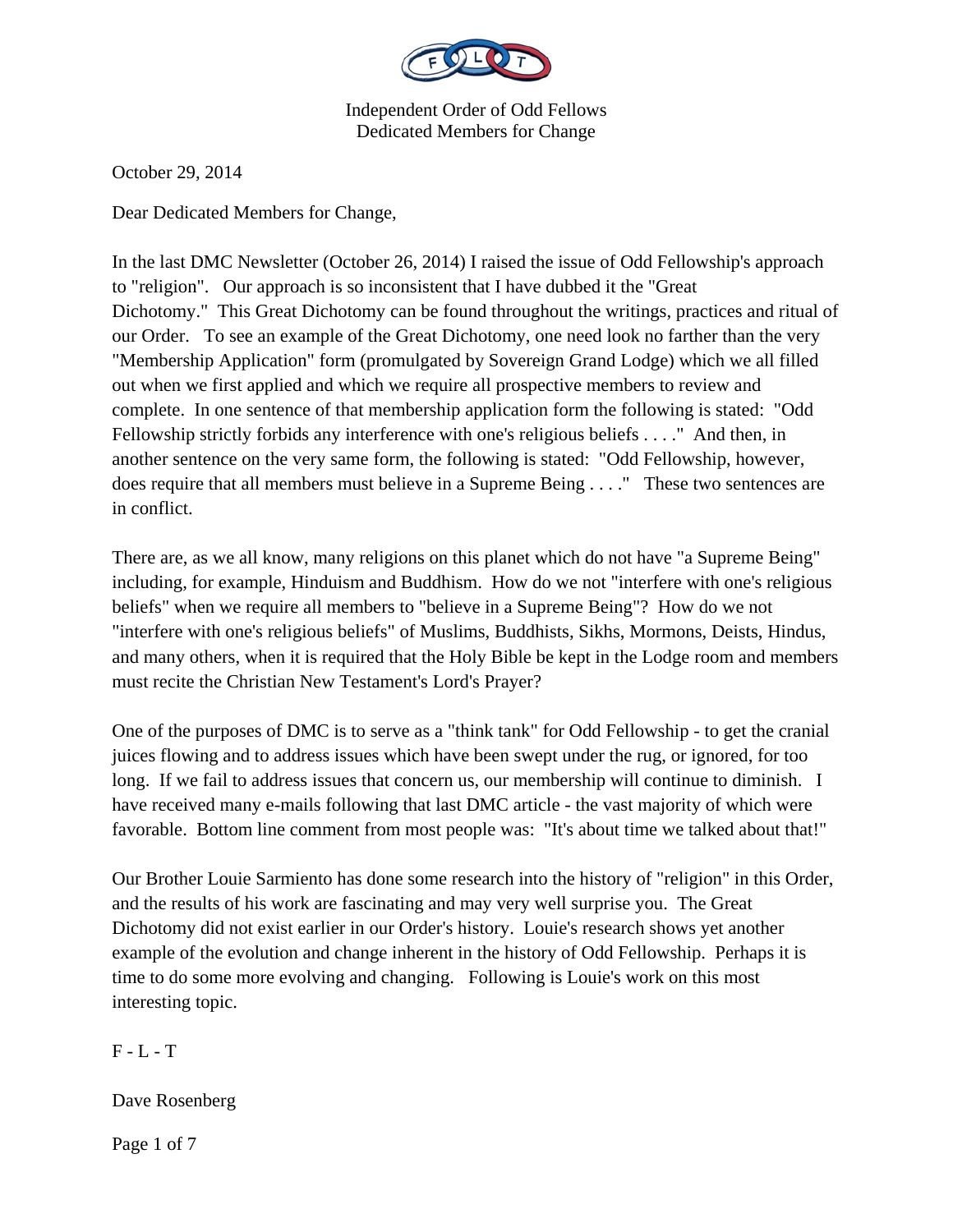

Deputy Grand Master

\*\*\*\*\*\*\*\*\*\*\*\*\*\*\*\*\*\*\*\*\*\*\*\*\*\*\*\*\*\*\*\*\*\*\*\*\*\*\*\*\*\*\*\*\*\*\*\*\*\*\*\*\*\*\*\*\*\*\*\*\*\*\*\*\*\*\*\*\*\*\*\*\*\*\*\*\*\*

Hello brothers and sisters,

Greetings!

Personally, I have no problem having the Lord's Prayer and the Holy Bible during meetings because I am a Christian. In my research study I sent to members of the Executive Committee of the Sovereign Grand Lodge last July 2014, however, I mentioned the "sectarian nature" in our rituals that needs some attention. As an organizational psychologist, it is obvious that this is a hindrance for people of other faiths to join or participate in our Fraternal Order and may have also contributed to the decline of membership in the Order. The world today has become more diverse and sensitive of the beliefs of other people. In fact, there are now many people belonging to the younger generations who do not profess any "religion" and just believe in God. The number of atheists also increased substantially so these groups of people will surely not join the Odd Fellows Lodge. I know several people who shared that there are some people who first wanted to join the Odd Fellows but eventually did not join or dropped their membership because some of the current practices in our meetings are in conflict with the religion and beliefs of people professing other religions. These practices evident in the Lodges in North America include placing the Holy Bible inside the Lodge room during meetings and reciting the Lord's prayer which makes the Odd Fellows appear "sectarian" and even "religious". Using the operational definition of "non-sectarian", these practices are in no doubt contradictory to our Order's stand of "nonsectarianism" and "respect for other people's creed". Such practices can be viewed as impolite to members of our Order who profess other religions not related to Christianity, and will continue to discourage people who are not Christians from joining the Lodge. But are these practices really our traditions?

I am aware that removing the Bible and Lord's Prayer during lodge meetings can be very controversial and sensitive to senior members who are used to doing what they have been taught to do but have not reviewed the changes of our rituals and practices from the late Eighteenth Century up to 2003. I am lucky to be at the Sovereign Grand Lodge for a period of time and continue to have direct access to old documents, old version of our rituals and records of our beloved Order. Today, I wanted to find out when the Lord's Prayer and the Holy Bible were added. Here are some facts, which may surprise you: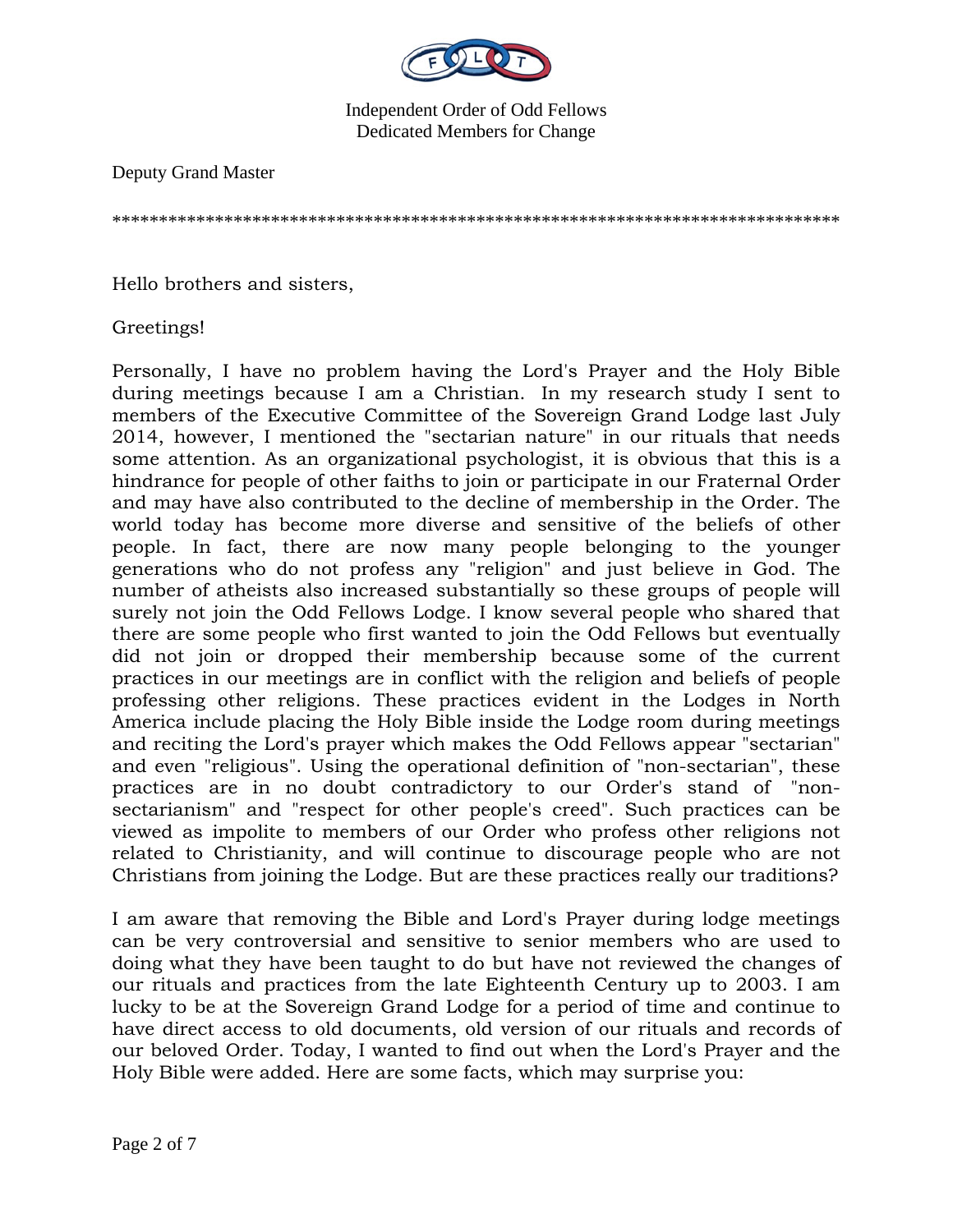

Ritual of the Order of Patriotic Odd Fellows (Year 1797): The oldest Odd Fellows ritual available DOES NOT contain any prayer or the Lord's Prayer or the Bible during initiations or Lodge meetings. The content of the rituals are clearly influenced by the ideas of the "Age of Enlightenment" which talks about universal fraternity, tolerance for other people's beliefs and religious freedom (people are free to choose their religion without fear of prosecution or condemnation). There is actually no mention of a "chaplain" as an officer of the Lodge.

Lectures and Charges of the Independent Order of Odd Fellowship (Year **1820):** The thoughts are general and clearly non-sectarian. NO prayers were required during lodge meetings and initiations. There is NO mention of a "chaplain" as an officer of the Lodge. It only mentions "God" but no specific name of God. No mention of the Bible during opening ceremony. In fact, the Holy Bible is also not a part of the symbolism of the degrees of the Order either. Both opening and closing ceremony can be done within 2-5 minutes as compared to current version used by the lodges.

- **Ritual of the Manchester Unity, Independent Order of Odd Fellows (Year 1824):** The opening ceremony or closing ceremonies DOES NOT contain the Lord's Prayer or any prayer at all. The Holy Bible is also not mentioned or a requirement during lodge meetings. The Holy Bible is not yet even a part of the symbols of the degrees of the Order. There is still no mention of a "chaplain" as an officer of the Lodge. Both opening and closing ceremony can be done within 2-5 minutes as compared to the current version used by the lodges.

- **Ritual of the Grand Lodge of Maryland, I.O.O.F. (Year 1831):** The opening ceremony of this ritual also does not contain the Lord's Prayer. In fact, the opening ceremony and closing ceremony does not have ANY prayer. The opening ceremony just mentions the roles of each officer and the Noble Grand declaring the lodge opened in the opening, and declaring the lodge closed in the closing. There is also no mention of a "chaplain" as on officer of the lodge. Both opening and closing ceremony can be done within 2-5 minutes as compared to the current version used by the lodges. The Holy Bible was also not yet a part of the symbolism of the degrees of our Order.

- **Ritual of the Grand Lodge of the United States, I.O.O.F. (Year 1835):** Still clearly shows the non-sectarian nature of our Order influenced by the ideas of the Age of Enlightenment**.** Both opening and closing ceremony DO NOT contain the Lord's Prayer and actually do not even contain any prayer or require the presence of the Holy Bible during meetings. I repeat there was no prayer during the opening and closing ceremony. The Holy Bible is also not a part of the symbolism of the degrees of the Order yet. There remains no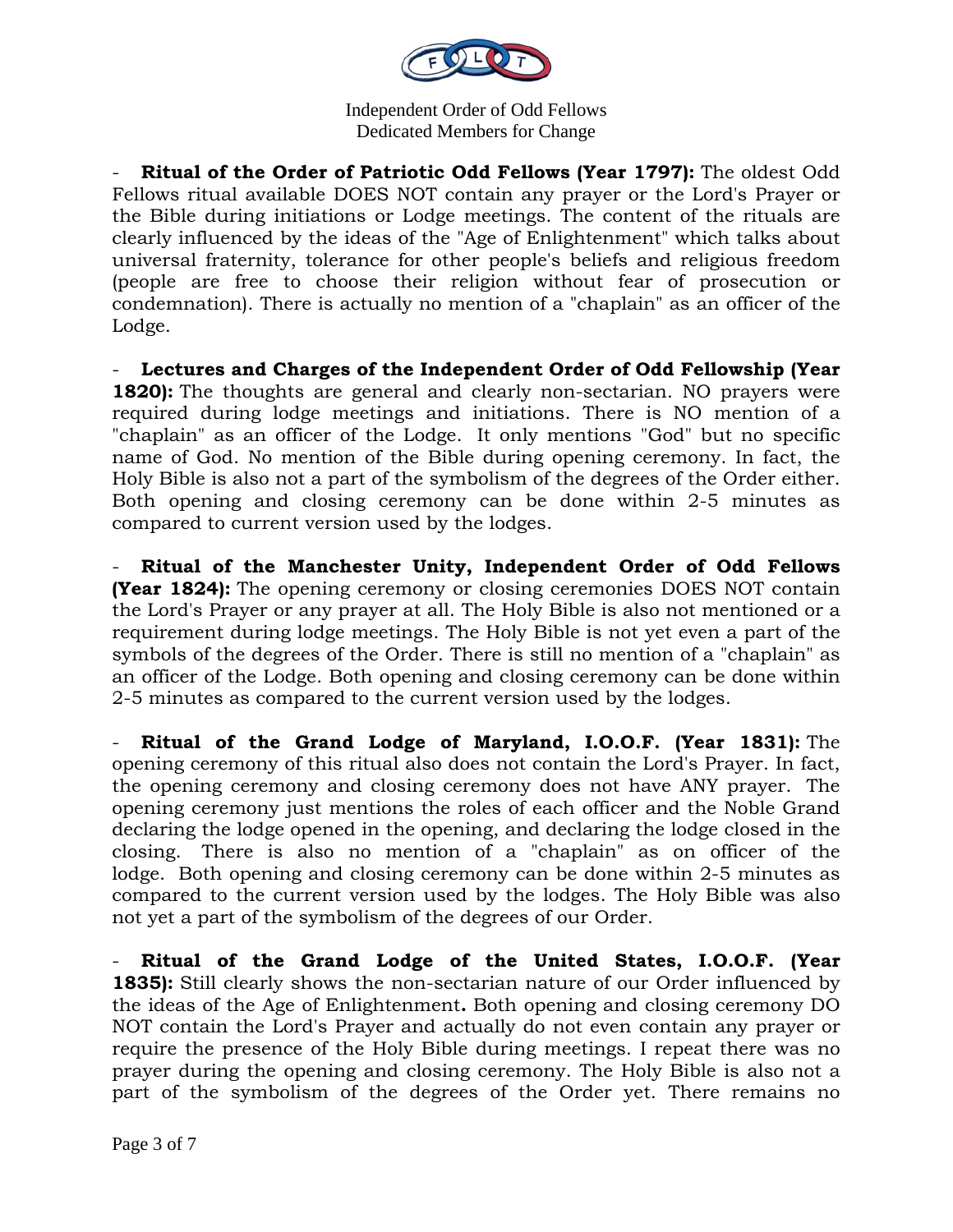

mention of a "chaplain" as an officer of the Lodge. Both opening and closing ceremony can be done within 2-5 minutes as compared to current version used by the lodges.

- **Regulations for the Opening, Conducting Business and Closing the Lodge together with the Form of Initiation for the use of the Subordinate Lodges, under the Grand Lodge of the United States, I.O.O.F. (Year 1841):** Retains the non-sectarian nature of our Order**.** Both opening and closing ceremony DO NOT also contain the "Lord's Prayer". There was no prayer at all during both opening and closing ceremonies so the Holy Bible was also not a requirement during Lodge meetings. There remains no mention of a "chaplain" as an officer of the Lodge. Both opening and closing ceremony can be done within 2-5 minutes as compared to current version used by the lodges.

- **Regulations for the Opening, Conducting Business and Closing the**  Lodge together with the Form of Initiation for the use of the Subordinate **Lodges, under the Grand Lodge of the United States, I.O.O.F. (Year 1848):** The same as the 1841 version. NO prayer recited during both opening and closing ceremony. Does not mention any specific Holy book such as the Bible. There remains no mention of a  $\hat{a}\hat{\epsilon}$  cechaplain $\hat{a}\hat{\epsilon}$  as an officer of the Lodge. Both opening and closing ceremony can be done within 2-5 minutes as compared to current version used by the lodges.

- **Regulations for the Opening, Conducting Business and Closing the Lodge together with the Form of Initiation for the use of the Subordinate Lodges, under the Grand Lodge of the United States, I.O.O.F. (Year 1870):** Retains the non-sectarian nature of our Order**.** Both opening and closing ceremony DO NOT also contain the "Lord's Prayer" or any prayer at all. The Holy Bible was also not a requirement during Lodge meetings. There remains no mention of a "chaplain" as an officer of the Lodge. Both opening and closing ceremony can be done within 2-5 minutes as compared to current version used by the lodges.

- **Regulations for the Opening, Conducting Business and Closing the Lodge together with the Form of Initiation for the use of the Subordinate Lodges, under the Grand Lodge of the United States, I.O.O.F. (Year 1871):** Almost the same as the 1870 version and continued to retain the nonsectarian nature of our Order**.** Both opening and closing ceremony DO NOT also contain the "Lord's Prayer" or any prayer at all. The Holy Bible was also not a requirement during Lodge meetings. There remains no mention of a "chaplain" as an officer of the Lodge. Both opening and closing ceremony can be done within 2-5 minutes as compared to current version used by the lodges.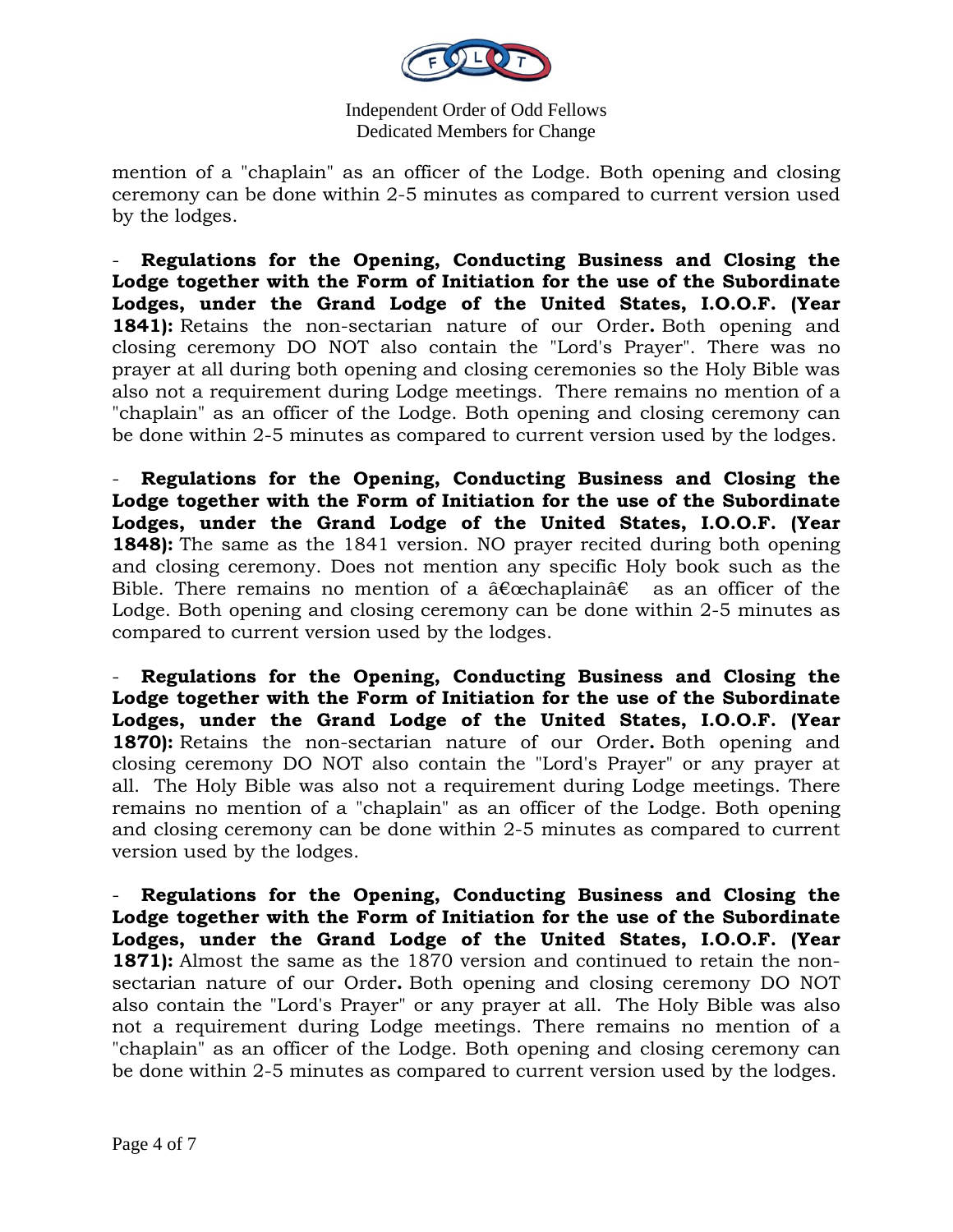

- **Lectures and Charges and Explanation of the Degrees of Subordinate Lodges, I.O.O.F., Grand Lodge of the United States (Year 1871):** The Holy Bible seem to first appear as one of the symbols of the Degree of Truth or Scarlet degree.

- **Regulations for the Opening, Conducting Business and Closing the Lodge together with the Form of Initiation for the use of the Subordinate Lodges, under the Grand Lodge of the United States, I.O.O.F. (Year 1873):** Almost the same as the 1870 and 1871 version and continued to retain the non-sectarian nature of our Order**.** Both opening and closing ceremony DO NOT also contain the "Lord's Prayer" or any prayer at all. The Holy Bible was also not a requirement during Lodge meetings. There remains no mention of a "chaplain" as an officer of the Lodge. The opening ceremony can be performed within 2-5 minutes and closing ceremony can be done in less than 1 minute as compared to the today's closing ceremony.

 **Lectures and Charges Explanatory of the Degrees of the Subordinate Lodges, under the Sovereign Grand Lodge, I.O.O.F (Year 1880):** Both opening and closing ceremony DO NOT contain the "Lord's Prayer" and there is actually no opening and closing prayer at all so the Holy Bible was also not a requirement during Lodge meetings. There remains no mention of a "chaplain" as an officer of the Lodge. The opening ceremony can be performed within 2-5 minutes and closing ceremony can be done in 1-2 minutes as compared to today's closing ceremony.

- **Ritual of the Subordinate Lodge Under the Sovereign Grand Lodge, I.O.O.F. (Year 1900):** An opening prayer followed by the Lord's Prayer Our father who art in heaven, etc. began to appear during the opening ceremony. This is probably highly influenced by the strong Christian belief of majority of the leaders of the Order at that time. Many of the leaders and active members during this era are actually influential Christian ministers, pastors and church leaders. But there remains no mention of a "chaplain" as an officer of the Lodge so I guess nobody leads the prayer but all members of the lodge recite the prayer. The opening and closing ceremonies became longer. This time, it takes about 10-15 minutes to perform the opening ceremony and about 2-3 minutes to perform the closing ceremony. There was still no Odd Fellows valediction during the closing ceremony.

- **Ritual of the Subordinate Lodge Under the Sovereign Grand Lodge, I.O.O.F. (Year 1906):** Almost the same as the 1900 version. The Lord's Prayer follows after the opening prayer. But there remains no mention of a "chaplain" as an officer of the Lodge so I guess nobody leads the prayer but all members of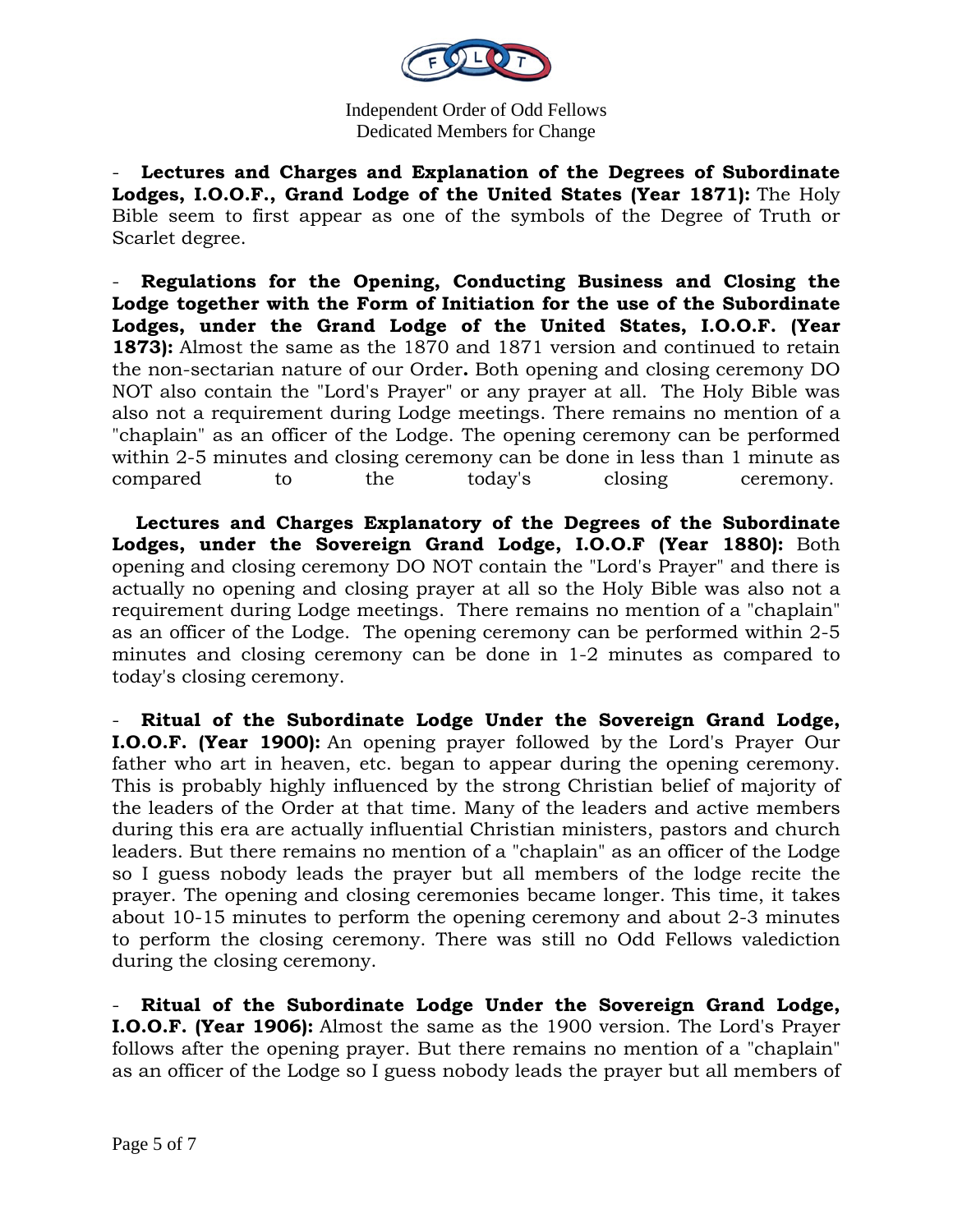

the lodge recite the prayer. There was still no Odd Fellows valediction during the closing ceremony so closing ceremony takes just about 2-3 minutes.

- **Ritual of the Subordinate Lodge Under the Sovereign Grand Lodge, I.O.O.F. (Year 1928):** Almost the same as the 1906 version. The Lord's Prayer follows after the chaplain's opening prayer. The "Chaplain" as an officer of the Lodge began to appear. But there was still no Odd Fellows valediction during the closing ceremony so closing ceremony takes just about 2-3 minutes.

- **Ritual of the Subordinate Lodge Under the Sovereign Grand Lodge, I.O.O.F. (Year 1974):** Almost the same as the 1928 version. The Lord's Prayer follows after the chaplain's opening prayer. The Odd Fellows valediction began to appear and the closing ceremony became longer to approximately 5-10 minutes.

**Present:** The rituals stayed almost the same as the 1974 version with very slight revisions.

So when people debate about the "traditions" of the Order, it is actually the rituals of the Odd Fellows in Europe that retains the "non-sectarian" nature and "ancient practices" of our Order. Hence, it is may be much easier for the European Odd Fellow lodges to embrace people from other religions to join lodges. This is probably why European Odd Fellows have more members and have a more diverse membership (in terms of religious affiliation of their members) as compared to the I.O.O.F. in North America although there are other factors to consider why European Odd Fellows now hold the strong-hold of I.O.O.F. In the U.S. and Canada and those directly under the Sovereign Grand Lodge, the current rituals issued seem to have contents that are "contradictory" and "inconsistent" with the "ancient landmarks" of the "Order of Odd Fellows" as a non-sectarian fraternal order. Take note that there was NO prayer at all during lodge meetings and initiations from the beginning in the later 1700's up to the 1890's. Such prayers and the "chaplain" as officer in the Odd Fellows Lodge are but "added only" by the Sovereign Grand Lodge during the early 20th Century. In Belgium and Netherlands, a brother shared to me that there remains NO "chaplain" as officer of the Lodge and no recitation of the Lord's Prayer.

We all know now that there remain only about 50,000 active Odd Fellows and Rebekahs in the U.S.A. and Canada. The Independent Grand Lodges in continental Europe now have a Grand Total of more than 95,000 Odd Fellows and Rebekahs. European Odd Fellowship, no doubt, seems to be more successful than jurisdictions directly under the Sovereign Grand Lodge. Hence, the Sovereign Grand Lodge may need to review the rituals of the European Odd